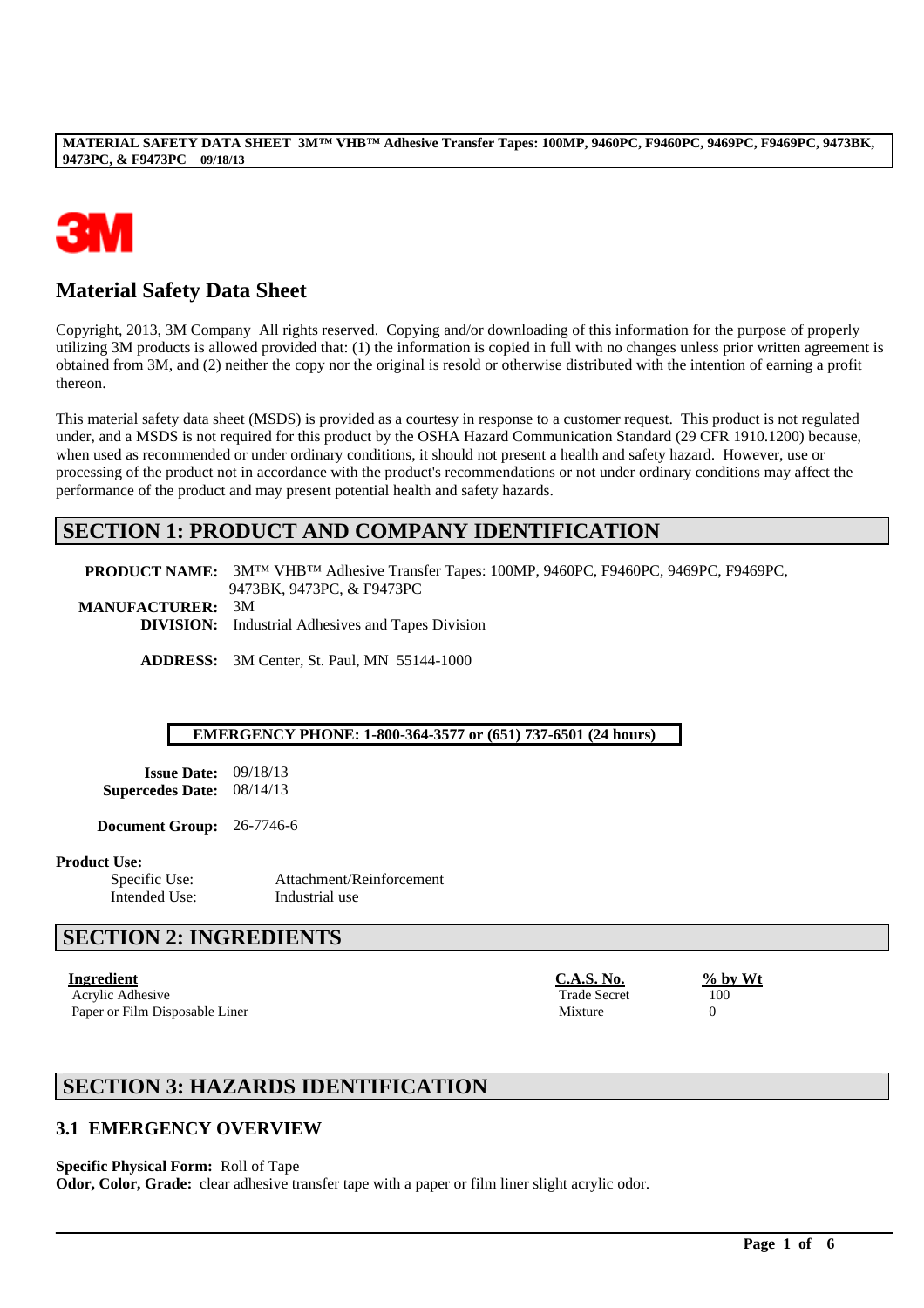#### **General Physical Form:** Solid

**Immediate health, physical, and environmental hazards:** The environmental properties of this product present a low environmental hazard. This product, when used under reasonable conditions and in accordance with the 3M directions for use, should not present a health hazard. However, use or processing of the product in a manner not in accordance with the product's directions for use may affect the performance of the product and may present potential health and safety hazards.

## **3.2 POTENTIAL HEALTH EFFECTS**

**Eye Contact:**

No health effects are expected.

**Skin Contact:** No health effects are expected.

**Inhalation:** No health effects are expected.

**Ingestion:** No health effects are expected.

# **SECTION 4: FIRST AID MEASURES**

## **4.1 FIRST AID PROCEDURES**

The following first aid recommendations are based on an assumption that appropriate personal and industrial hygiene practices are followed.

**Eye Contact:** Flush eyes with large amounts of water. If signs/symptoms persist, get medical attention. No need for first aid is anticipated. **Skin Contact:** Wash affected area with soap and water. If signs/symptoms develop, get medical attention. No need for first aid is anticipated. **Inhalation:** No need for first aid is anticipated. **If Swallowed:** No need for first aid is anticipated.

# **SECTION 5: FIRE FIGHTING MEASURES**

## **5.1 FLAMMABLE PROPERTIES**

**Autoignition temperature** *Not Applicable* **Flash Point** *Not Applicable* **Flammable Limits(LEL)** *Not Applicable* **Flammable Limits(UEL)** *Not Applicable*

## **5.2 EXTINGUISHING MEDIA**

Use fire extinguishers with class B extinguishing agents (e.g., dry chemical, carbon dioxide).

### **5.3 PROTECTION OF FIRE FIGHTERS**

**Special Fire Fighting Procedures:** Wear full protective equipment (Bunker Gear) and a self-contained breathing apparatus (SCBA).

\_\_\_\_\_\_\_\_\_\_\_\_\_\_\_\_\_\_\_\_\_\_\_\_\_\_\_\_\_\_\_\_\_\_\_\_\_\_\_\_\_\_\_\_\_\_\_\_\_\_\_\_\_\_\_\_\_\_\_\_\_\_\_\_\_\_\_\_\_\_\_\_\_\_\_\_\_\_\_\_\_\_\_\_\_\_\_\_\_\_\_\_\_\_\_\_\_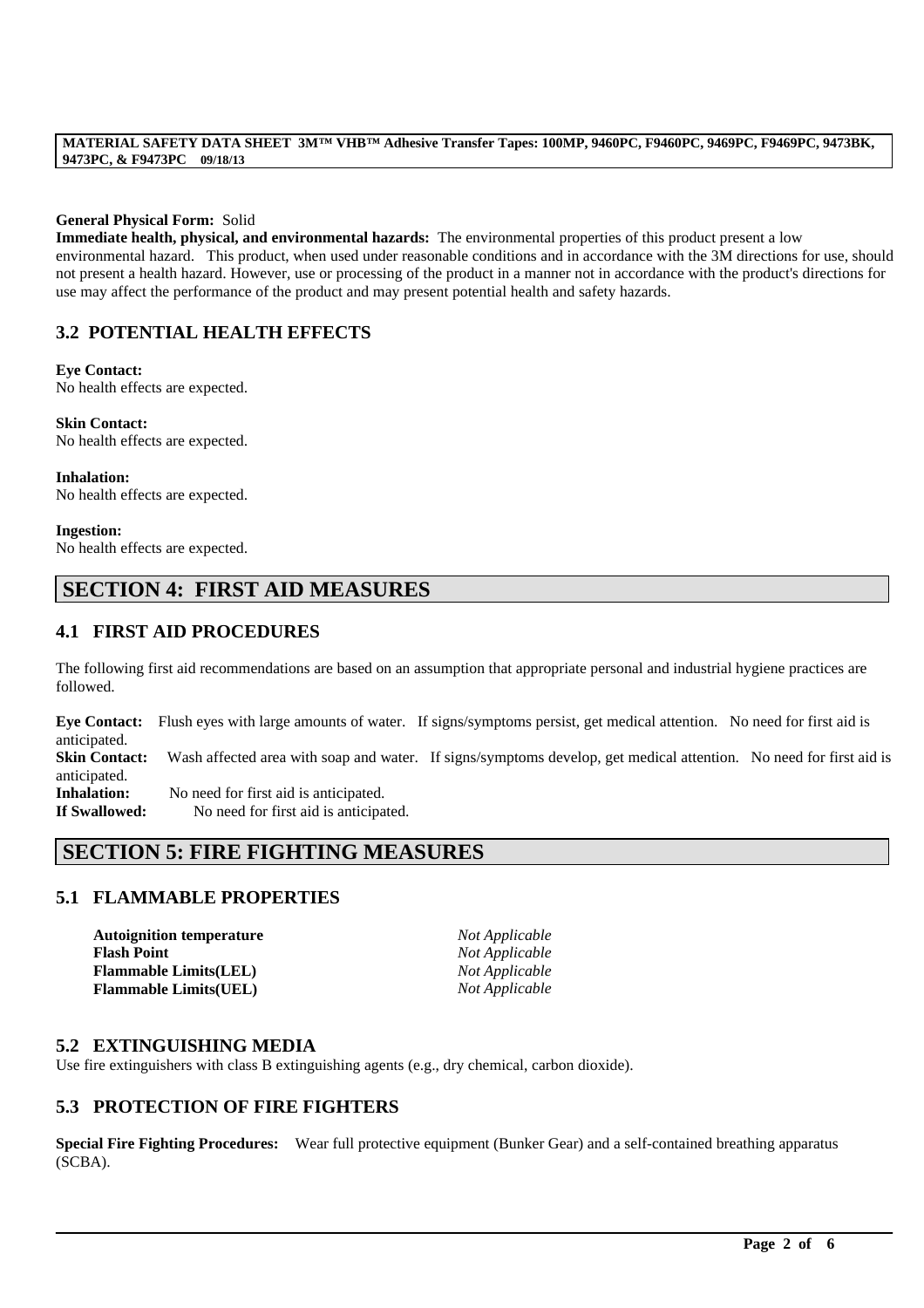#### **Unusual Fire and Explosion Hazards:** Not applicable. No unusual fire or explosion hazards are anticipated.

#### **Note: See STABILITY AND REACTIVITY (SECTION 10) for hazardous combustion and thermal decomposition information.**

## **SECTION 6: ACCIDENTAL RELEASE MEASURES**

#### **6.1. Personal precautions, protective equipment and emergency procedures** Not applicable.

#### **6.2. Environmental precautions**

Not applicable. Dispose of collected material as soon as possible.

#### **Clean-up methods**

Not applicable. Collect as much of the spilled material as possible.

# **SECTION 7: HANDLING AND STORAGE**

#### **7.1 HANDLING**

This product is considered to be an article which does not release or otherwise result in exposure to a hazardous chemical under normal use conditions.

#### **7.2 STORAGE**

Not applicable.

## **SECTION 8: EXPOSURE CONTROLS/PERSONAL PROTECTION**

### **8.1 ENGINEERING CONTROLS**

Not applicable.

## **8.2 PERSONAL PROTECTIVE EQUIPMENT (PPE)**

#### **8.2.1 Eye/Face Protection**

Not applicable.

#### **8.2.2 Skin Protection**

Avoid prolonged or repeated skin contact. Gloves not normally required.

#### **8.2.3 Respiratory Protection**

Under normal use conditions, airborne exposures are not expected to be significant enough to require respiratory protection.

\_\_\_\_\_\_\_\_\_\_\_\_\_\_\_\_\_\_\_\_\_\_\_\_\_\_\_\_\_\_\_\_\_\_\_\_\_\_\_\_\_\_\_\_\_\_\_\_\_\_\_\_\_\_\_\_\_\_\_\_\_\_\_\_\_\_\_\_\_\_\_\_\_\_\_\_\_\_\_\_\_\_\_\_\_\_\_\_\_\_\_\_\_\_\_\_\_

#### **8.2.4 Prevention of Swallowing**

Not applicable.

### **8.3 EXPOSURE GUIDELINES**

#### **None Established**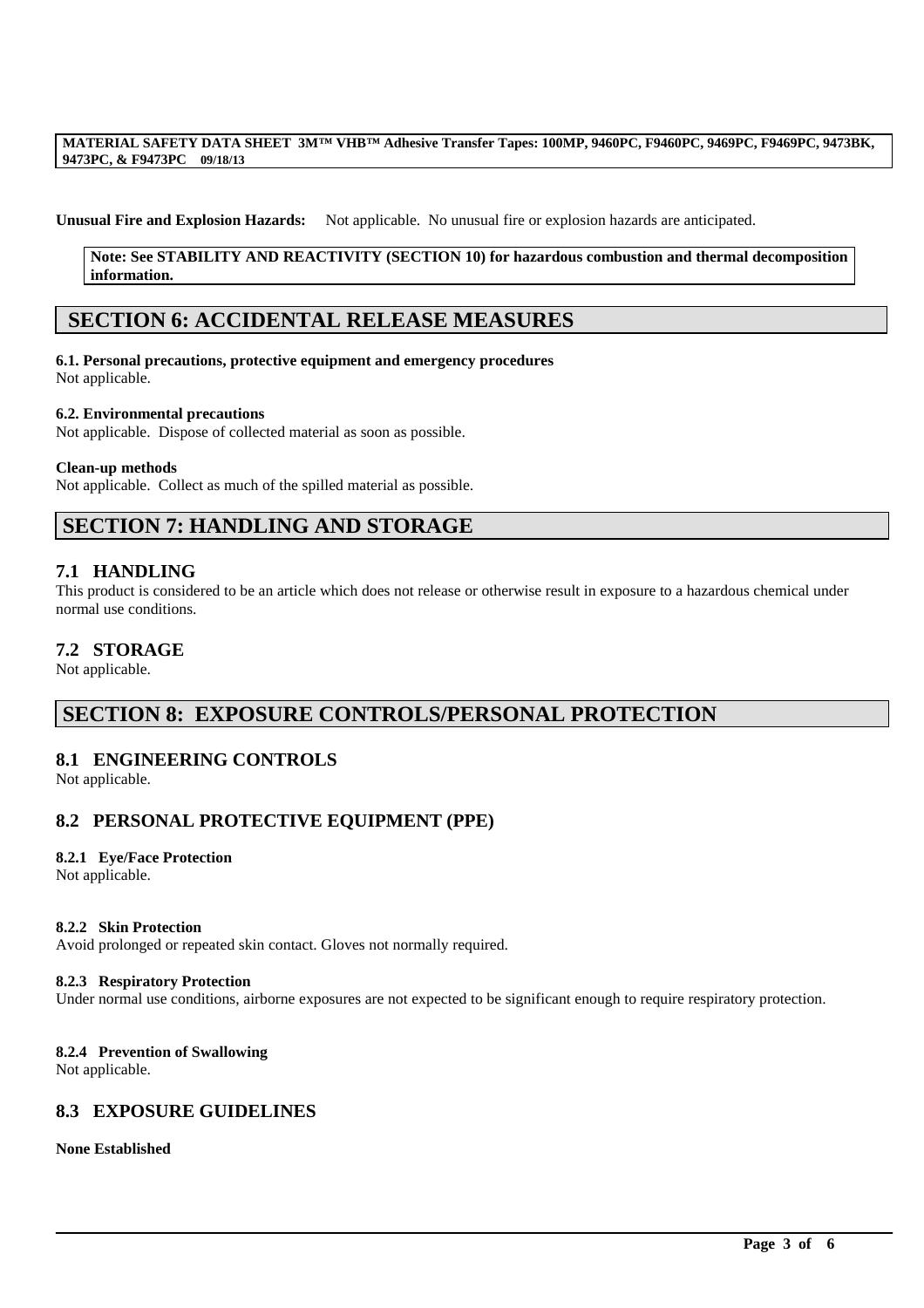# **SECTION 9: PHYSICAL AND CHEMICAL PROPERTIES**

**Specific Physical Form:**  $Rol1$  of Tape

**General Physical Form:** Solid **Autoignition temperature** *Not Applicable* **Flash Point** *Not Applicable* **Flammable Limits(LEL)** *Not Applicable* **Flammable Limits(UEL)** *Not Applicable* **Boiling Point** *Not Applicable* **Density** *Not Applicable* **Vapor Density** *Not Applicable*

**Vapor Pressure** *Not Applicable*

**Specific Gravity** *Not Applicable* **pH** *Not Applicable*

**Solubility in Water** Nil **Evaporation rate** *Not Applicable* **Volatile Organic Compounds** *Not Applicable* **Kow - Oct/Water partition coef** *Not Applicable* **Percent volatile** *Not Applicable* **VOC Less H2O & Exempt Solvents** *Not Applicable* **Viscosity** *Not Applicable*

**Odor, Color, Grade: clear adhesive transfer tape with a paper or film liner slight acrylic** odor. **Melting point** *Not Applicable*

# **SECTION 10: STABILITY AND REACTIVITY**

**Stability:** Stable.

**Materials and Conditions to Avoid: 10.1 Conditions to avoid** None known

**10.2 Materials to avoid** None known

**Hazardous Polymerization:** Hazardous polymerization will not occur.

### **Hazardous Decomposition or By-Products**

| Substance       |
|-----------------|
| Hydrocarbons    |
| Carbon monoxide |
| Carbon dioxide  |

**Condition** During Combustion During Combustion During Combustion

**Hazardous Decomposition:** Under recommended usage conditions, hazardous decomposition products are not expected. Hazardous decomposition products may occur as a result of oxidation, heating, or reaction with another material.

\_\_\_\_\_\_\_\_\_\_\_\_\_\_\_\_\_\_\_\_\_\_\_\_\_\_\_\_\_\_\_\_\_\_\_\_\_\_\_\_\_\_\_\_\_\_\_\_\_\_\_\_\_\_\_\_\_\_\_\_\_\_\_\_\_\_\_\_\_\_\_\_\_\_\_\_\_\_\_\_\_\_\_\_\_\_\_\_\_\_\_\_\_\_\_\_\_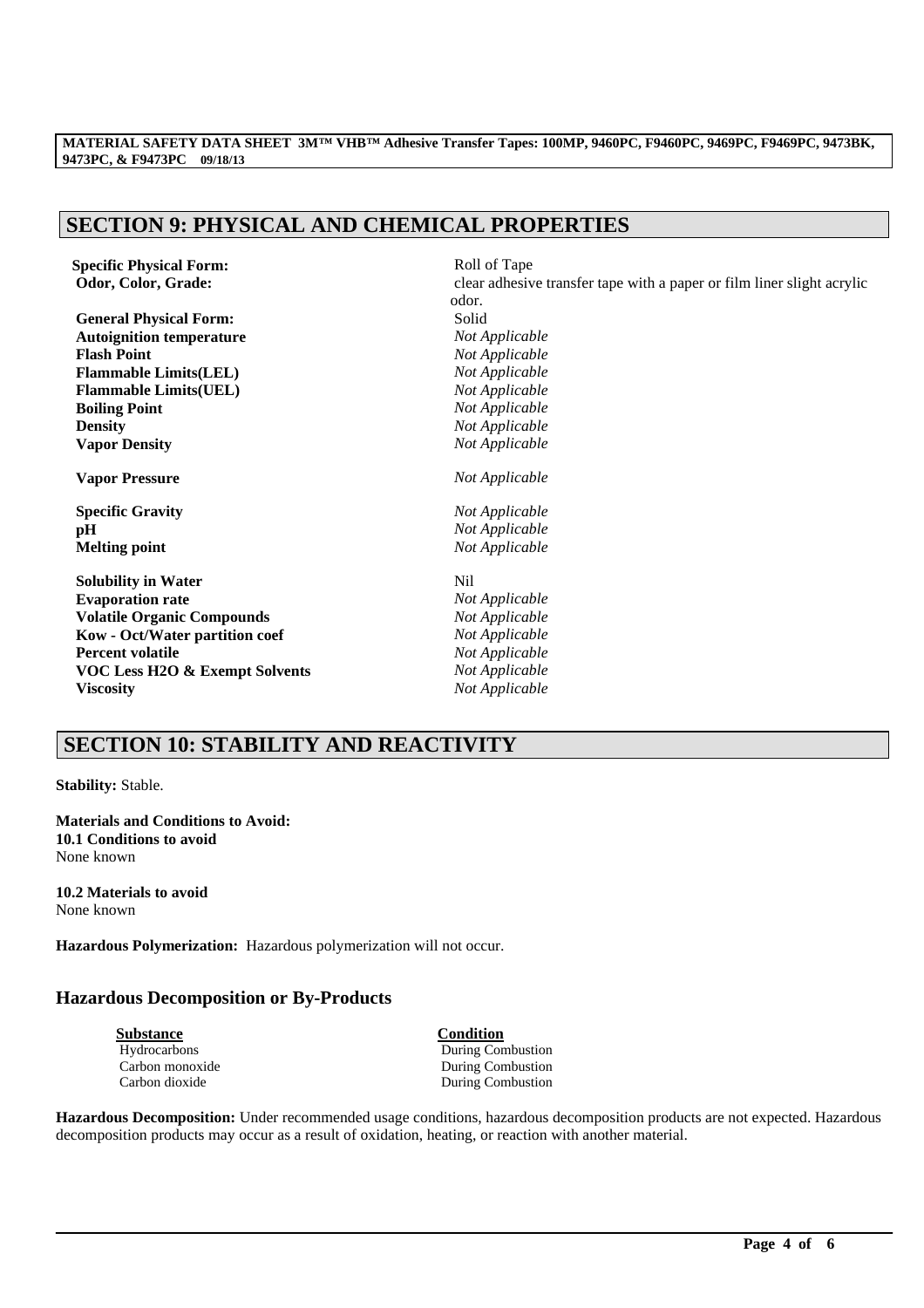# **SECTION 11: TOXICOLOGICAL INFORMATION**

Please contact the address listed on the first page of the MSDS for Toxicological Information on this material and/or its components.

# **SECTION 12: ECOLOGICAL INFORMATION**

## **ECOTOXICOLOGICAL INFORMATION**

Not determined. Not applicable.

## **CHEMICAL FATE INFORMATION**

Not determined. Not applicable.

# **SECTION 13: DISPOSAL CONSIDERATIONS**

**Waste Disposal Method:** Reclaim if feasible. If product can't be reclaimed, dispose of waste product in a sanitary landfill. Alternatively, incinerate the waste product in an industrial, commercial, or municipal incinerator. Dispose of waste product in a sanitary landfill. As a disposal alternative, incinerate in an industrial or commercial facility.

**Since regulations vary, consult applicable regulations or authorities before disposal.**

# **SECTION 14:TRANSPORT INFORMATION**

Not regulated per U.S. DOT, IATA or IMO.

*These transportation classifications are provided as a customer service. As the shipper YOU remain responsible for complying with all applicable laws and regulations, including proper transportation classification and packaging. 3M transportation classifications are based on product formulation, packaging, 3M policies and 3M understanding of applicable current regulations. 3M does not guarantee the accuracy of this classification information. This information applies only to transportation classification and not the packaging, labeling, or marking requirements. The original 3M package is certified for U.S. ground shipment only. If you are shipping by air or ocean, the package may not meet applicable regulatory requirements.* 

\_\_\_\_\_\_\_\_\_\_\_\_\_\_\_\_\_\_\_\_\_\_\_\_\_\_\_\_\_\_\_\_\_\_\_\_\_\_\_\_\_\_\_\_\_\_\_\_\_\_\_\_\_\_\_\_\_\_\_\_\_\_\_\_\_\_\_\_\_\_\_\_\_\_\_\_\_\_\_\_\_\_\_\_\_\_\_\_\_\_\_\_\_\_\_\_\_

# **SECTION 15: REGULATORY INFORMATION**

## **US FEDERAL REGULATIONS**

Contact 3M for more information.

### **311/312 Hazard Categories:**

Fire Hazard - No Pressure Hazard - No Reactivity Hazard - No Immediate Hazard - No Delayed Hazard - No

## **STATE REGULATIONS**

Contact 3M for more information.